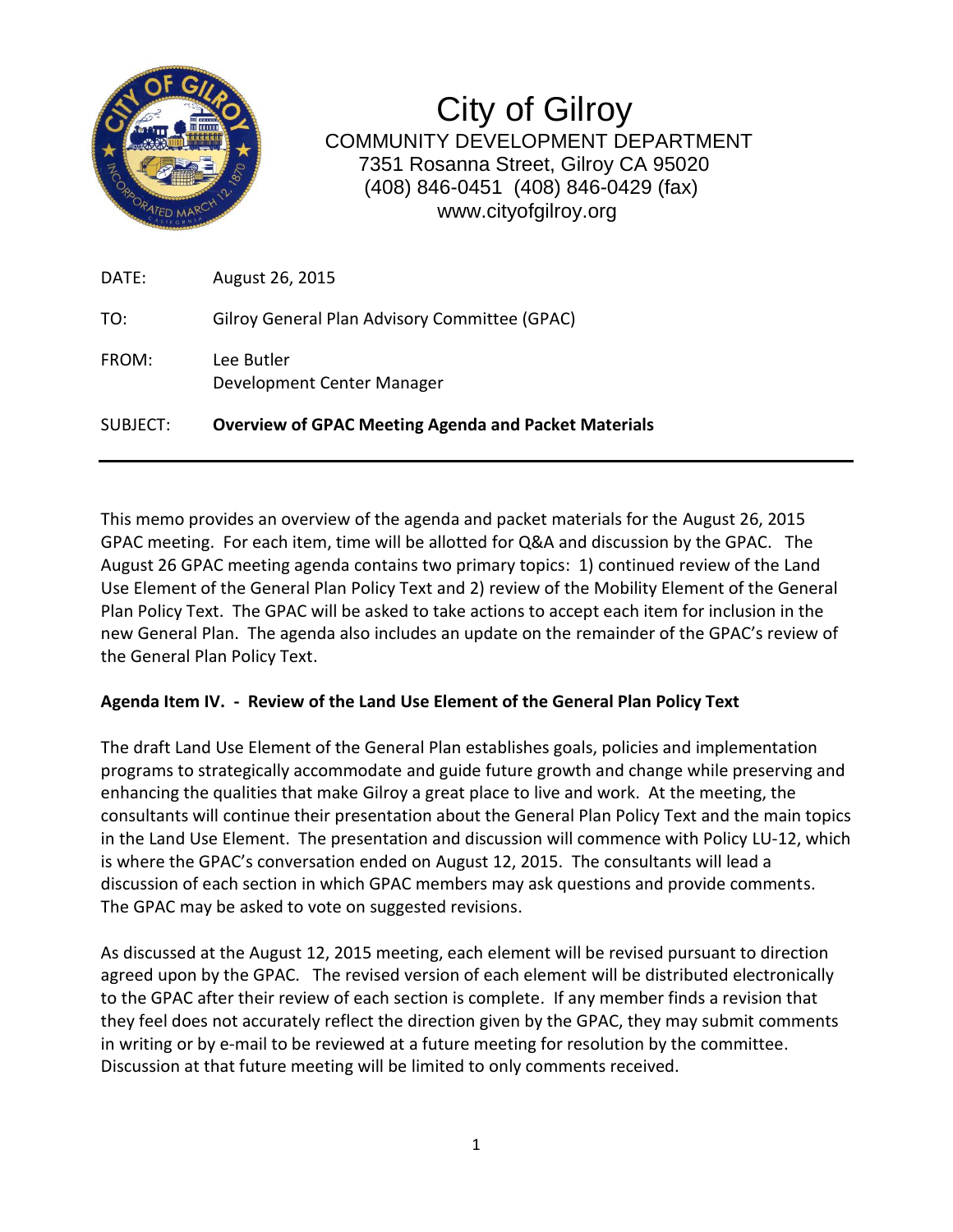Since the August 12 GPAC meeting, staff have made a number of minor edits to the draft Land Use Element text. Those changes are attached to this memo, and they will be included as part of the consultant's presentation on August 26. Minor edits were made to the Neighborhood District land use designation text, a section which was covered in the August 12 GPAC discussion. All other edits are in sections not yet discussed by the GPAC, and all edits will be identified in the presentation to the GPAC on August 26.

In response to the GPAC inquiry about how maximum floor area ratios were calculated, two tables are attached to this overview memo. The consultant (including the economic sub-consultant, Applied Development Economics) and staff evaluated tables such as these, along with existing and expected land use patterns, to identify the floor area ratios included in the current draft text.

Staff recommends the GPAC review, provide comments on, and approve the proposed Land Use Element.

*Agenda Item Objective: The GPAC will receive the presentation, have the opportunity to ask questions and discuss the topics presented and vote to consider approval of the Land Use Element for recommendation to the Planning Commission and City Council.*

## **Agenda Item V - Review of the Mobility Element of the General Plan Policy Text**

The draft General Plan Mobility Element Policy Text contains goals, policies, and implementation programs that promote safe and efficient transportation for a full range of users. The draft text addresses movement of vehicles, pedestrians, bicyclists, transit users, and persons of varying abilities. The draft text also addresses issues such as movement of goods, funding mechanisms for transportation improvements, parking, and coordination of transportation issues with the state, regional agencies, and transit providers.

The draft Mobility Element Policy Text continues use of a roadway classification system that includes freeways, arterial roads, collector roads, and local streets, and it states that the city will consider shifting to the context-sensitive roadway classification system used by the National Association of City Transportation Officials (NACTO). The draft Mobility Element contains five separate diagrams, one for each of the following: roadways, bicycles, pedestrians, transit, and trucks/freight. The draft text identifies how certain changes to these diagrams would require a General Plan Amendment, while other changes would not.

An earlier draft of the General Plan Mobility Element Policy Text was discussed with the city's Bicycle and Pedestrian Commission on July 28, 2015 and was also forwarded to the Valley Transportation Authority (VTA). The draft meeting minutes from the Bicycle and Pedestrian Commission's discussion of the draft Mobility Element are attached to this memo, as are comments from VTA. Policy modifications are incorporated into the current draft General Plan Mobility Element Policy Text in response to the Bicycle and Pedestrian Commission and VTA comments. Of note, because the draft Mobility Element Policy Text has been updated, some of the policy numbers referenced in VTA's comments do not cleanly align with the current version under review by the GPAC.